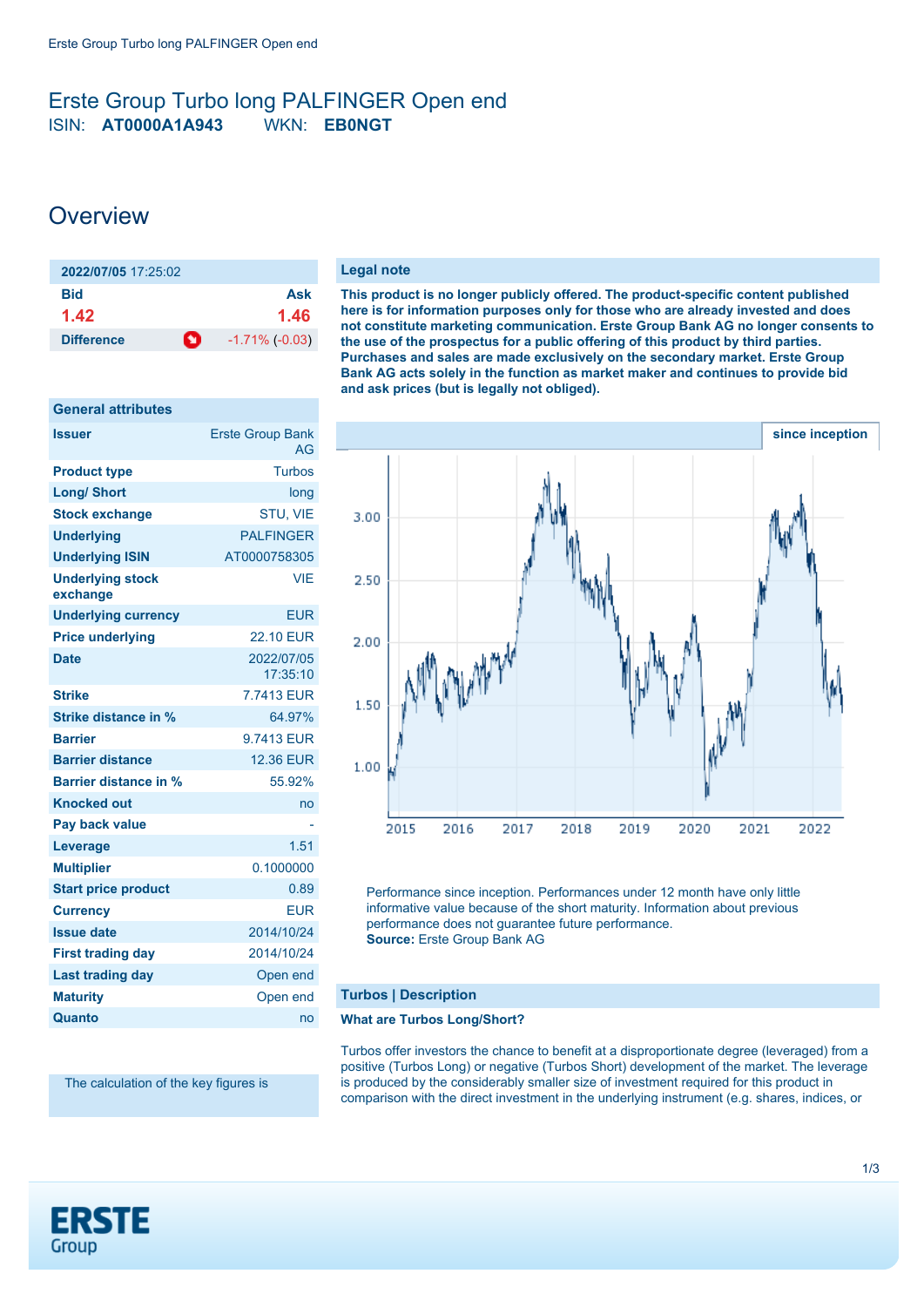based on the most recently delivered price of the underlying (see date/time stamp in tab underlying).

#### **Price information**

| <b>Today open</b>           | 1.50  |
|-----------------------------|-------|
| <b>Today high</b>           | 1.50  |
| <b>Today low</b>            | 1.41  |
| <b>Close (previous day)</b> | 1.47  |
| Spread in %                 | 2.74% |
| <b>Spread absolute</b>      | 0.04  |
| <b>Spread harmonised</b>    | 0.40  |
| High price (52 weeks)       | 3.20  |
| Low price (52 weeks)        | 1.40  |
|                             |       |

#### **Performance**

| <b>Performance YTD in %</b>         | $-45.66%$ |
|-------------------------------------|-----------|
| Performance 1 month in %            | $-20.66%$ |
| <b>Performance 6 months in %</b>    | $-46.96%$ |
| Performance 1 year in %             | $-49.12%$ |
| Performance 3 years in %            | $-24.21%$ |
| Performance 5 years in %            | $-55.76%$ |
| Performance since inception in<br>% | $+61.80%$ |

commodities). As a basic rule, the lower the purchase price of the Turbo, the higher the leverage. Just like an option, the Turbo, too, has a strike price. This price is set by the issuer and is integral to the establishment of the leverage. The leverage is calculated by dividing the strike price by the price of the Turbo while bearing in mind the exchange ratio. In contrast to options, the leverage is largely independent of the intensity of fluctuation (i.e. volatility) of the underlying.

The price of a Turbo depends on the performance of the underlying, with the strike price and the barrier representing the crucial parameters. The margin between the price of the underlying and the strike price determines the intrinsic value of the Turbo. It changes in accordance with the price movements of the underlying, but at a disproportionate degree due to the respective leverage. Once the price of the underlying reaches or falls below (Turbos Long), or reaches or rises above (Turbos Short) the barrier, the product becomes worthless immediately, and investors receive at best a marginal residual compensation.

Even slight fluctuations of the underlying can trigger gains for the investor on account of the leverage effect. However, the high potential return is juxtaposed by the possible total loss of the capital invested.

#### **How do Turbos Long work?**

With a Turbo Long investors benefit disproportionately from rising prices of the underlying. Price movements in the underlying are levered in accordance with the chosen strike price. The intrinsic value is equal to the difference between the price of the underlying and the strike price. This means that the price of the Turbo Long increases when the price of the underlying increases.

The barrier of Turbos Long is below the current price of the underlying. If the price of the underlying falls to or below the barrier, the investor incurs a total loss of capital or investors receive at best a marginal residual compensation.

#### **Secondary market**

From the value date onwards the certificates can be traded on each stock exchange day during trading hours. However, Erste Group Bank AG cannot guarantee the existence or maintenance of an active market throughout the entire life of the certificate. The issuer will, as a rule, continuously quote prices, but is not obligated to do so. Neither is the issuer obligated to redeem the certificates. During the life of the certificate its price will be significantly determined by the general development of interest rates, the fluctuations on the capital market, and the general economic scenario.